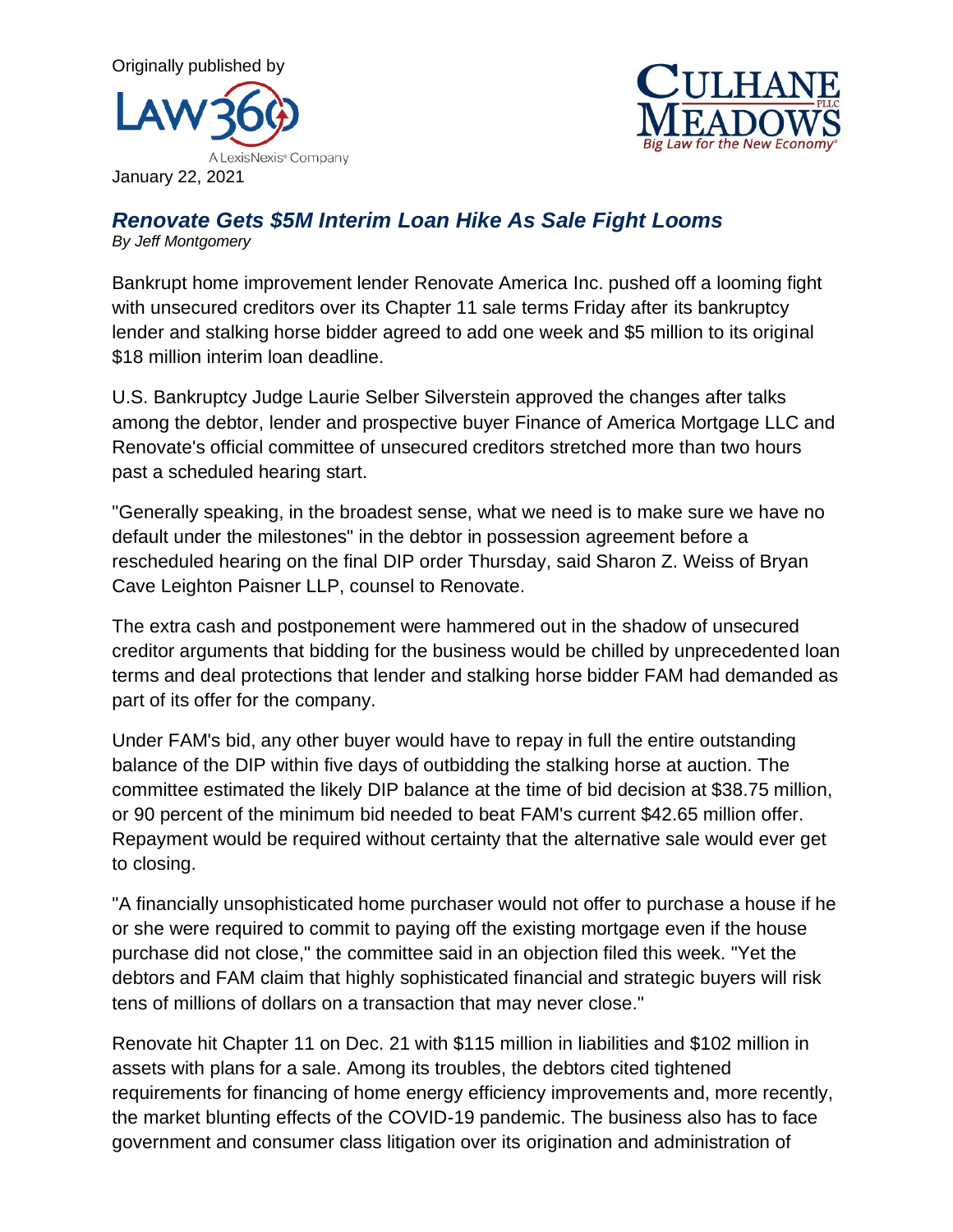

home energy efficiency loans under a government program for middle- and low-income property owners.

FAM won the bidder-to-beat stalking horse role with an estimated \$42.65 million offer that included a \$5 million payment for the Renovate's loan origination platform and an estimated \$37.65 million for the debtor's unsold inventory and loans, while also reimbursing the estate for prepaid contract expenses.

The committee also objected to potential agreements that would give the DIP lender liens on unencumbered assets, commercial tort claims, director and officer claims and clawbacks of prepetition payments, among other assets.

In a reply filed Thursday, Renovate said the debtors bargained for the DIP agreement in good faith, describing it as "as a comprehensive bundle of interdependent rights and obligations" that represent a sound exercise of Renovate's business judgment.

"More importantly, if the DIP Facility is not approved on the terms to which FAM has already agreed, FAM may decline to continue lending," the debtors said in their response, "leaving the debtors with no source of financing and turning these cases into an immediate liquidation with no opportunity to complete the robust going-concern sale process that is already well underway."

Although unsecured creditors objected to the sale terms, Steven S. Newburgh of McLaughlin & Stern PLLC, counsel to a class of homeowners suing Renovate over home energy efficiency related loans, said his clients supported the DIP measure.

"Based on the fact that we've got 75,000 class members, I don't see how they're going to benefit without the funding that's going to keep this going," Newburgh said.

Renovate America Inc. is represented by Mette H. Kurth of Culhane Meadows PLLC and Sharon Z. Weiss and Timothy R. Bow of Bryan Cave Leighton Paisner LLP.

The official committee of unsecured creditors is represented by Jeremy W. Ryan, R. Stephen McNeill and Joseph D. Farris of Potter Anderson & Corroon LLP.

The case is In Re: Renovate America Inc., case number 20-13172, in the U.S. Bankruptcy Court for the District of Delaware.

--Additional reporting by Elise Hansen, Y. Peter Kang and Sierra Jackson. Editing by Andrew Cohen.

*The foregoing content is for informational purposes only and should not be relied upon as legal advice. Federal, state, and local laws can change rapidly and, therefore, this content may become obsolete or outdated. Please consult with an attorney of your*